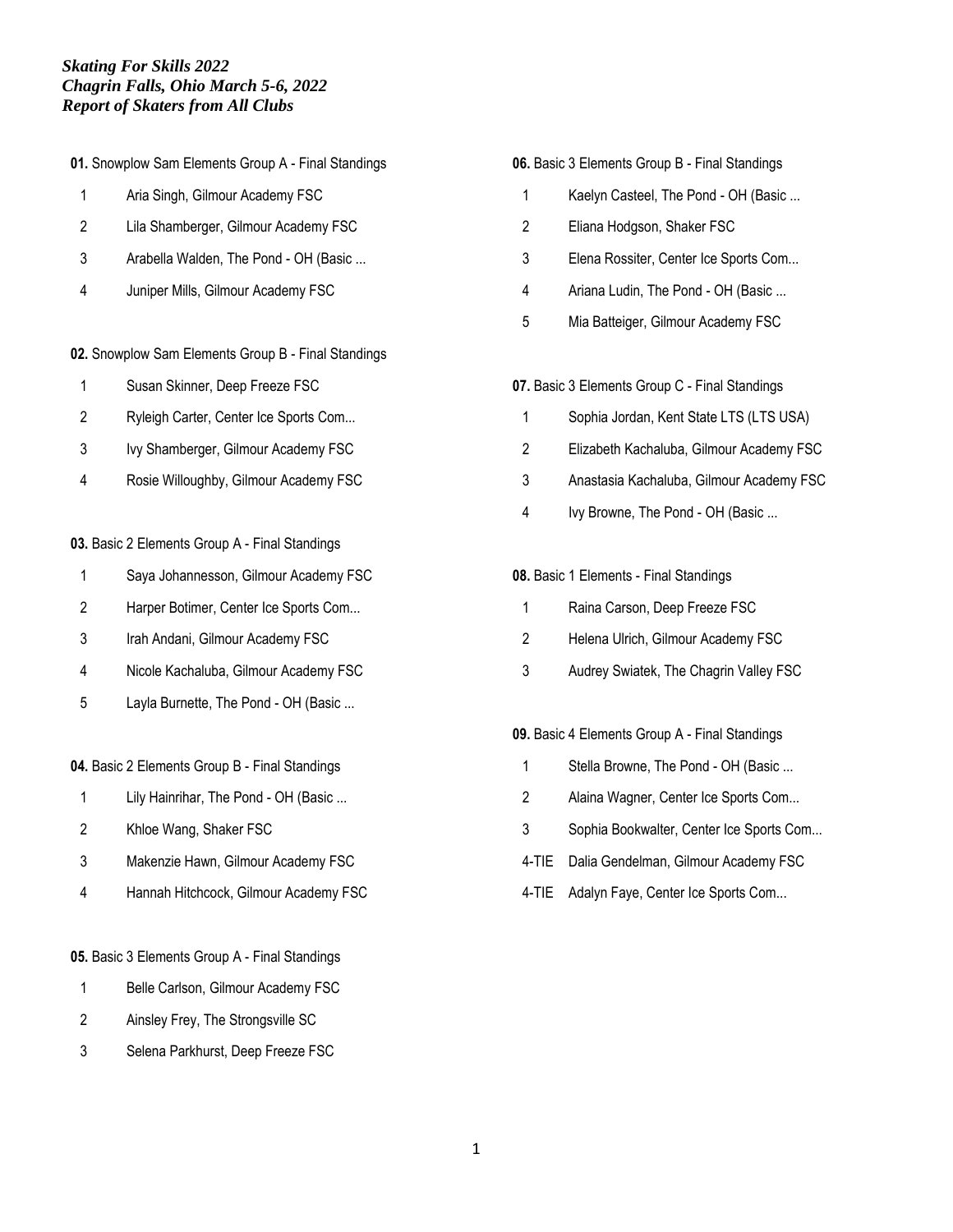- **10.** Basic 4 Elements Group B Final Standings
- Stella Dudeck, Center Ice Sports Com...
- Sofia Sanchez, The Pond OH (Basic ...
- Minha Park, Shaker FSC
- 4 Andrew Duvall, The Pond OH (Basic ...
- Vera Willoughby, Gilmour Academy FSC
- **11.** Basic 5 Elements Final Standings
- Lyla Scholl, Kent State LTS (LTS USA)
- 2 Marlie Wesolowski, The Pond OH (Basic ...
- Isabella Martin, Strongsville Learn-to...
- **12.** Basic 6 Elements Final Standings
- 1 Ruby Si, The Pond OH (Basic ...
- Nina Sabella, Deep Freeze FSC
- Sydney Tagg, Gilmour Academy FSC
- **13.** Pre-Free Skate Elements Group A Final Standings
- Brooklyn Lopick, Kent State LTS (LTS USA)
- Maren Pawling, Cleveland SC
- Katelyn Lennon, Gilmour Academy FSC
- Teagan Porter, Gilmour Academy FSC
- **14.** Pre-Free Skate Elements Group B Final Standings
- Samantha Gable, Gilmour Academy FSC
- Ashlyn Mouse, Center Ice Sports Com...
- **15.** Free Skate 1 Elements Final Standings
- Emily Powers, Center Ice SC
- Marija Bundalo, Center Ice Sports Com...
- Lillian Carl, Center Ice Sports Com...
- **16.** Free Skate 3 Elements Final Standings
	- Avery Feuerman, Cleveland SC
- **17.** Snowplow Sam Program Group A Final Standings
	- Olivia Lambert, Forestwood FSC of Par...
	- Ryleigh Carter, Center Ice Sports Com...
	- Arabella Walden, The Pond OH (Basic ...
	- Juniper Mills, Gilmour Academy FSC
- **18.** Snowplow Sam Program Group B Final Standings
- Lucy Milner, Gilmour Academy FSC
- Susan Skinner, Deep Freeze FSC
- Grace Cerminara, The Pond OH (Basic ...
- **19.** Basic 1 Program Final Standings
	- Raina Carson, Deep Freeze FSC

#### **20.** Basic 2 Program - Final Standings

- 1 Ariana Ludin, The Pond OH (Basic ...
- Ainsley Frey, The Strongsville SC
- Saya Johannesson, Gilmour Academy FSC
- Harper Botimer, Center Ice Sports Com...
- Lily Hainrihar, The Pond OH (Basic ...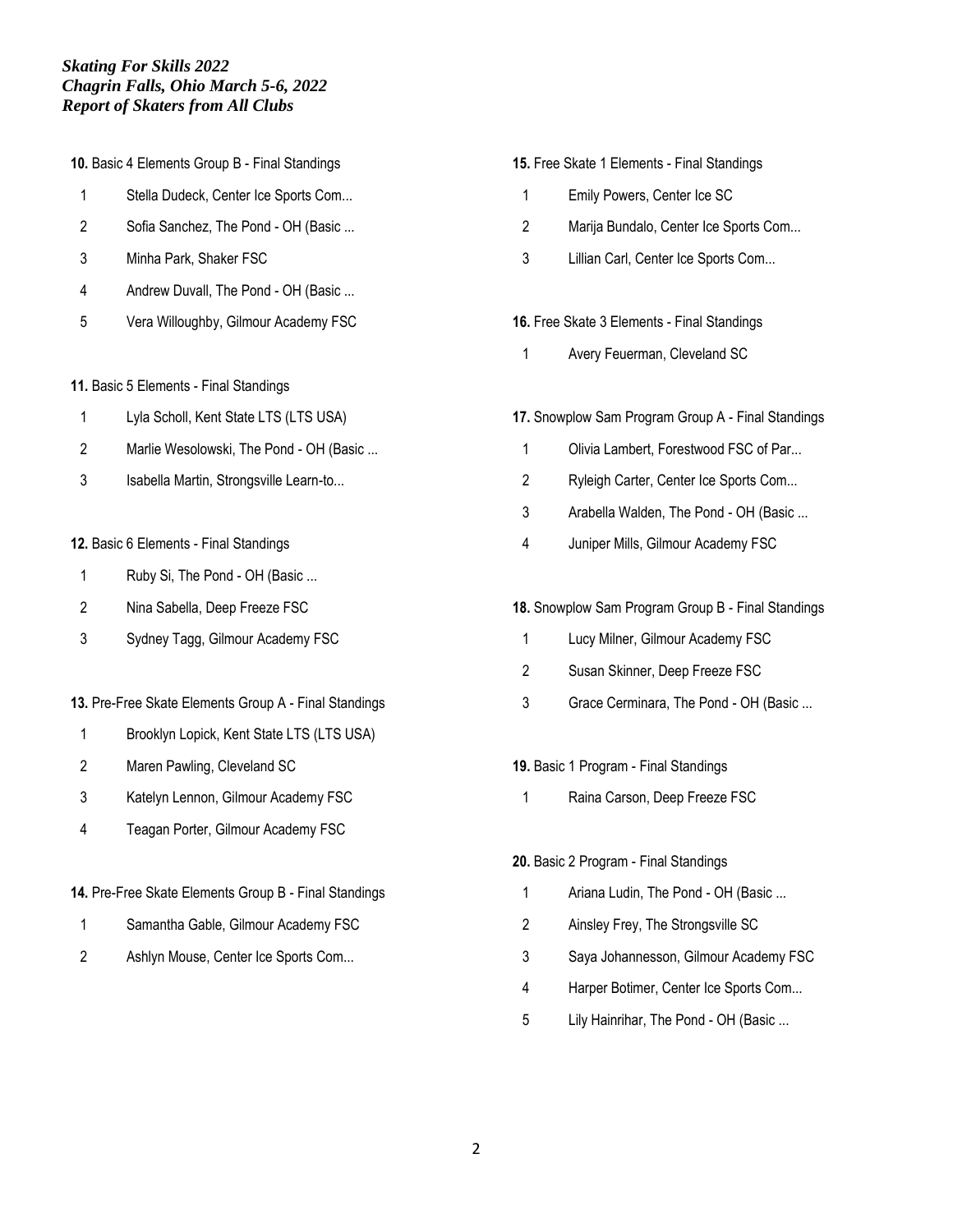**21.** Basic 3 Program Group A - Final Standings

- Eliana Hodgson, Shaker FSC
- Belle Carlson, Gilmour Academy FSC
- Selena Parkhurst, Deep Freeze FSC

### **22.** Basic 3 Program Group B - Final Standings

- Sophia Jordan, Kent State LTS (LTS USA)
- Kaelyn Casteel, The Pond OH (Basic ...
- Elena Rossiter, Center Ice Sports Com...
- Ivy Browne, The Pond OH (Basic ...

### **23.** Basic 4 Program Group A - Final Standings

- Dalia Gendelman, Gilmour Academy FSC
- 2 Stella Browne, The Pond OH (Basic ...
- Adalyn Faye, Center Ice Sports Com...
- Sophia Bookwalter, Center Ice Sports Com...
- Alaina Wagner, Center Ice Sports Com...

### **24.** Basic 4 Program Group B - Final Standings

- 1 Sofia Sanchez, The Pond OH (Basic ...
- Minha Park, Shaker FSC
- Cecelia Traylor, The Pond OH (Basic ...
- Andrew Duvall, The Pond OH (Basic ...
- Rayyah Rashid, The Pond OH (Basic ...

#### **25.** Basic 5 Program - Final Standings

- Lyla Scholl, Kent State LTS (LTS USA)
- 2 Isabella Martin, Strongsville Learn-to...
- Mara Tavanello, Center Ice Sports Com...
- Lila Warman, Mentor FSC
- Marlie Wesolowski, The Pond OH (Basic ...
- Isabella Heresi, Cleveland SC

### **26.** Basic 6 Program Group A - Final Standings

- 1 Ruby Si, The Pond OH (Basic ...
- Isabella Moghbelli, Cleveland SC
- Meredith Cushwa, Cleveland SC
- Sydney Tagg, Gilmour Academy FSC

### **27.** Basic 6 Program Group B - Final Standings

- Sydney Church, Westminster FSC of Erie
- Norah Peters, Cleveland SC
- Nina Sabella, Deep Freeze FSC

### **28.** Pre-Free Skate Program Group A - Final Standings

- Eleanor Szymanski, Wooster FSC
- Brooklyn Lopick, Kent State LTS (LTS USA)
- Katelyn Lennon, Gilmour Academy FSC
- Elizabeth Messisco, Mentor FSC
- Teagan Porter, Gilmour Academy FSC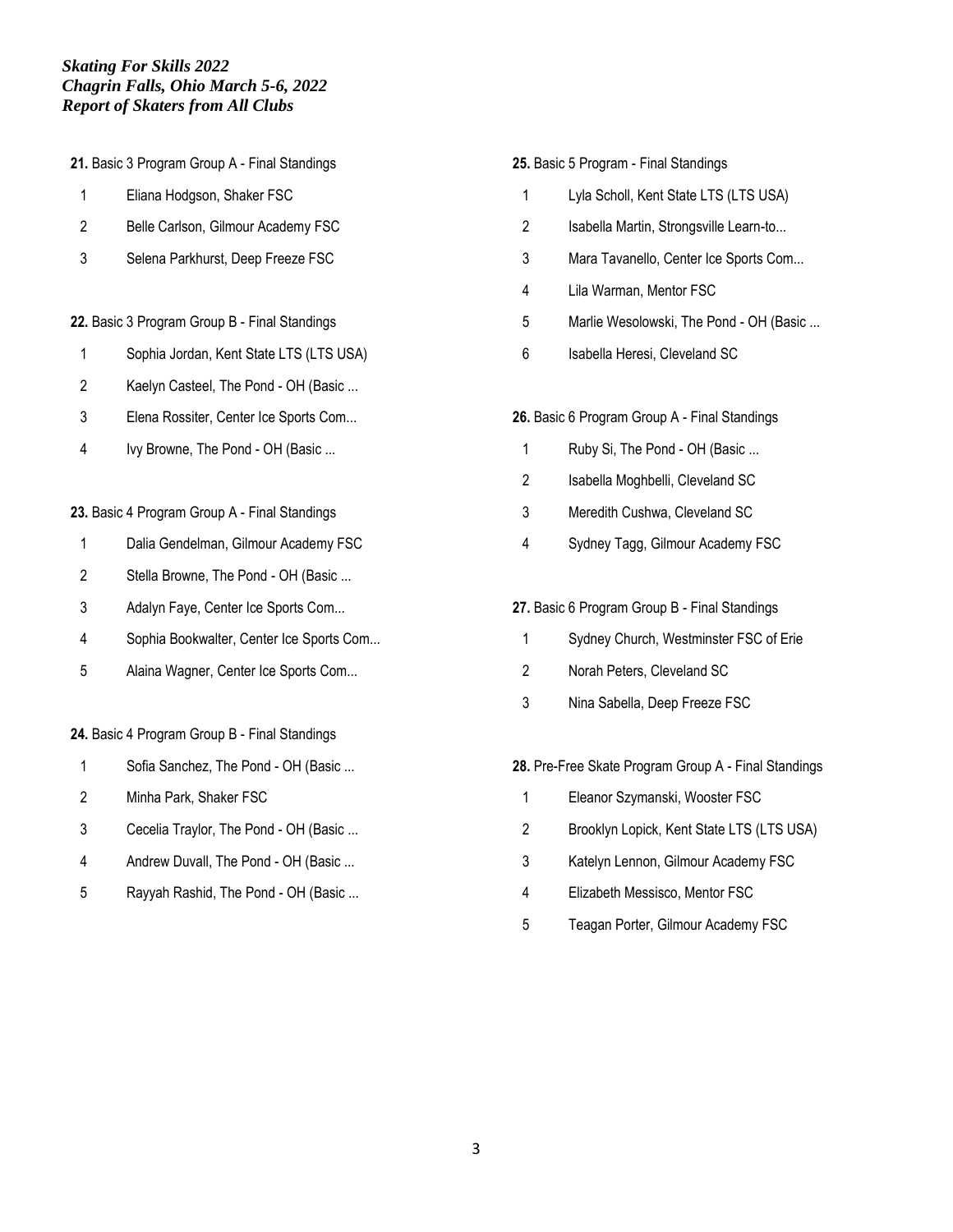**29.** Pre-Free Skate Program Group B - Final Standings

- 1 Baylee Davis, Brooklyn FSC of Ohio
- Maren Pawling, Cleveland SC
- Nell Levy, Cleveland SC
- Phoebe Cushwa, Cleveland SC
- Ava Moghbelli, Cleveland SC
- **30.** Pre-Free Skate Program Group C Final Standings
- Sara Pandya, Gilmour Academy FSC
- Cailey De Zort, Strongsville Learn-to...
- Ashlyn Mouse, Center Ice Sports Com...
- Samantha Gable, Gilmour Academy FSC
- Alyson Bonezzi, Wooster FSC
- **31.** Free Skate 1 Program Group A Final Standings
- Madeleine Valentino, Cleveland SC
- Marija Bundalo, Center Ice Sports Com...
- Delilah Delgado, Mentor FSC
- Lillian Carl, Center Ice Sports Com...

### **32.** Free Skate 1 Program Group B - Final Standings

- Emily Powers, Center Ice SC
- Ariel Severs, Wooster FSC
- Cameron Abbey, Center Ice SC
- **33.** Free Skate 2 Program Final Standings
- Leonora Zemancik, Wooster FSC
- Nora Wagner, Cleveland Skating Club
- **34.** Free Skate 3 Program Final Standings
- Avery Feuerman, Cleveland SC
- **36.** Showcase/Lt Enter Basic 1-6 Final Standings
- Selena Parkhurst, Deep Freeze FSC
- Nina Sabella, Deep Freeze FSC
- **37.** Excel Beginner Freeskating Group A Final Standings
	- Paige Thomas, Cleveland Ice Storm SC
- Scarlett Frankel, Shaker FSC
- Abigail Menser, Mentor FSC
- Taylor Franck, The Chagrin Valley FSC
- Avery Perez, Shaker FSC
- **38.** Excel Beginner Freeskate Group B Final Standings
- Lily Krebs, Center Ice SC
- Alexandra French, The Strongsville SC
- Bella Tavanello, Center Ice SC
- Garrett Resnick, Shaker FSC
- Sadie Ella, The Chagrin Valley FSC
- Delilah Mikko, Mentor FSC
- **39.** Excel Beginner Freeskate Group C Final Standings
	- Naomi McCune, Individual Member of ...
	- Annie Stief, Mentor FSC
	- Emma Hollingsworth, The Pond OH (Basic ...
	- Skylar Missroon, Gilmour Academy FSC
	- Adeline Traylor, The Chagrin Valley FSC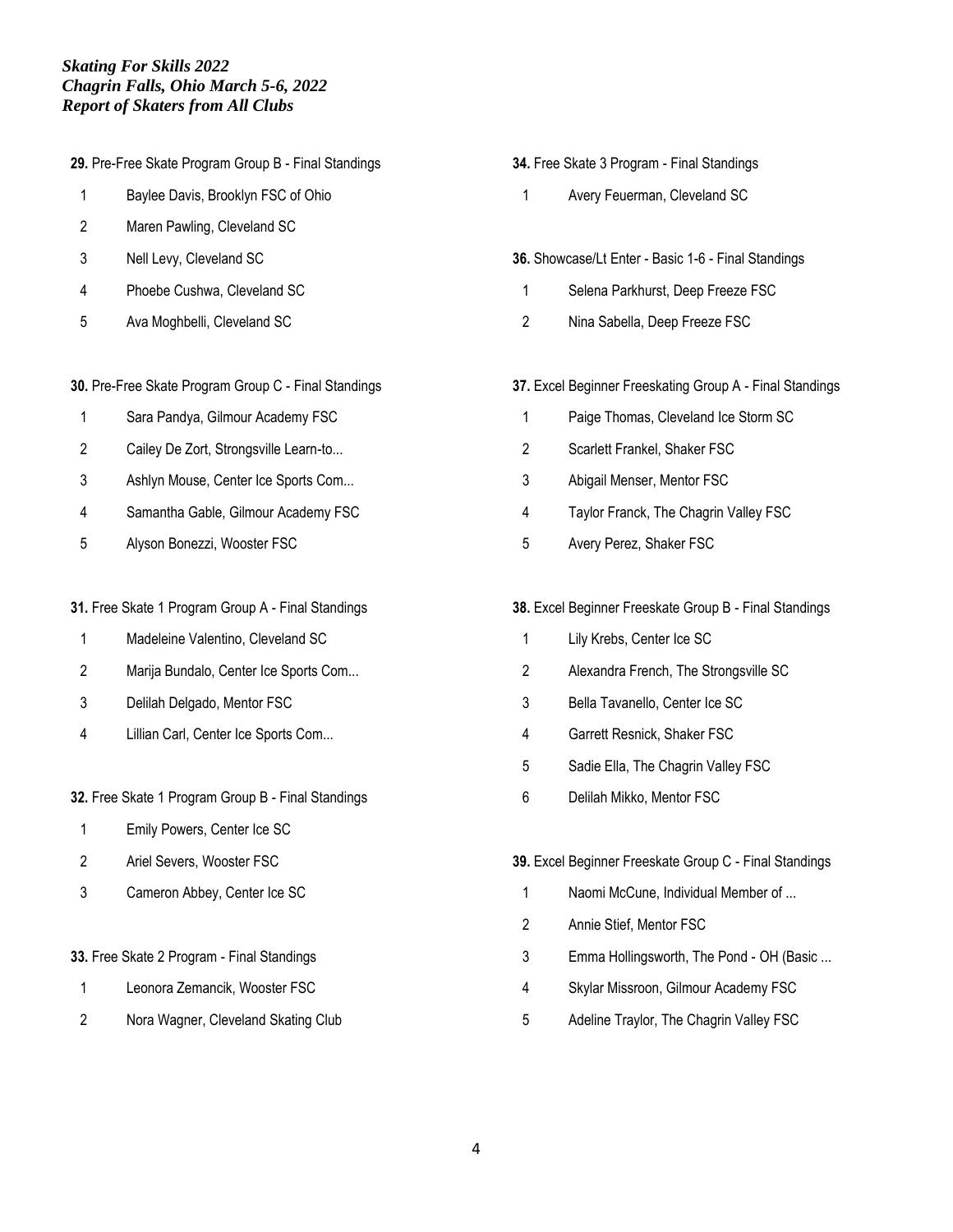|  |  | 40. Excel High Beginner Freeskate Group A - Final Standings |  |  |  |
|--|--|-------------------------------------------------------------|--|--|--|
|  |  |                                                             |  |  |  |

- Adrianna Gaudino, The Strongsville SC
- Zoe Leibowitz, Gilmour Academy FSC
- Reina Song, The Chagrin Valley FSC
- Ploypailynn Sakthanaseth, Gilmour Academy FSC
- Mia Cavelli, Gilmour Academy FSC
- Reese Silverman, Gilmour Academy FSC
- **41.** Excel High Beginner Freeskate Group B Final Standings
- Sadie Oshell, Center Ice SC
- Natalie Hamm, The Strongsville SC
- Ada McCune, Individual Member of ...
- 4-TIE Coeli Simms, Gilmour Academy FSC
- 4-TIE Bailey Kulas, Cleveland Ice Storm SC
- 4-TIE James Bunnell, Center Ice SC

### **42.** Excel Pre-Preliminary Freeskate Group A - Final Standings

- Lucia Hallier, The Strongsville SC
- Anna Peters, Cleveland SC
- 3-TIE Julianna Kulas, Cleveland Ice Storm SC
- 3-TIE Aubree Evangelista, Mentor FSC
- Elyse Wright, Center Ice SC
- Reese Guzman, The Strongsville SC

# **43.** Excel Pre-Preliminary Freeskate Group B - Final Standings

- Juliana Calabrese, Gilmour Academy FSC
- Maeve Ewen, Cleveland SC
- Chloe Baia, Center Ice SC
- Emma Dean, Cleveland SC
- Aubrianna Griffith, Center Ice SC
- Maya Gichevski, Gilmour Academy FSC
- **44.** Excel Pre-Preliminary Freeskate Group C Final Standings
	- Addalyn Schmidt, Brooklyn FSC of Ohio
	- Madelynn Whyte, Wooster FSC
	- Hazel O'Neill, Gilmour Academy FSC
- Merci Ewen, Cleveland SC
- Ava Schmidt, Brooklyn FSC of Ohio

### **45.** Excel Pre-Preliminary Freeskate Group D - Final Standings

- Camille Hemphill, Gilmour Academy FSC
- Alaina Pitts, Center Ice SC
- Jaden Swisher, Center Ice SC
- Abigail Berman, The Chagrin Valley FSC
- Mary McCummins, Mentor FSC
- **46.** Excel Beginner Compulsory Moves Group A Final Standings
- Paige Thomas, Cleveland Ice Storm SC
- Taylor Franck, The Chagrin Valley FSC
- Sadie Ella, The Chagrin Valley FSC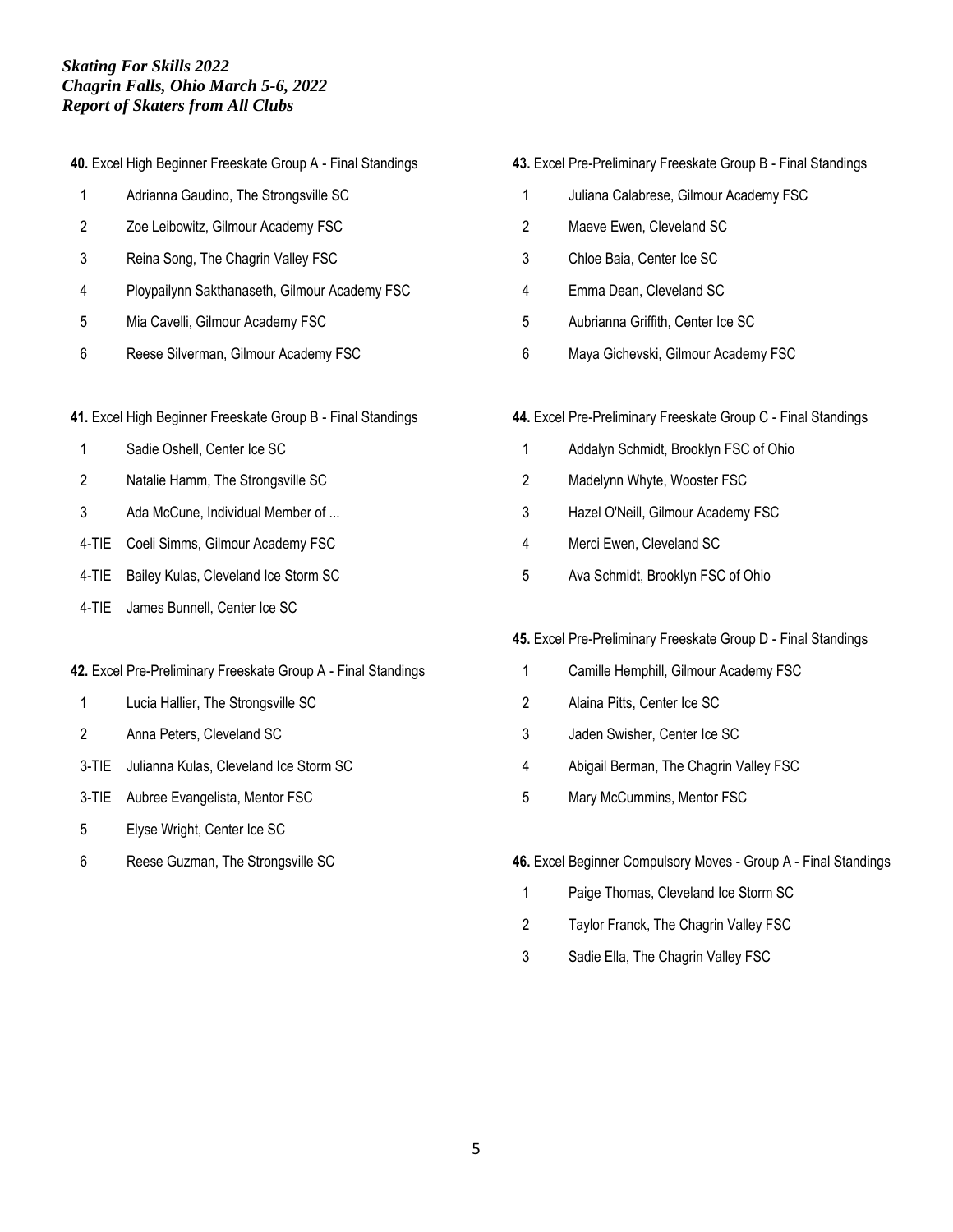**47.** Excel Beginner Compulsory Moves - Group B - Final Standings

- Alexandra French, The Strongsville SC
- Lily Krebs, Center Ice SC
- Skylar Missroon, Gilmour Academy FSC
- **48.** Excel High Beginner CM Group A Final Standings
- Emma Dean, Cleveland SC
- Bailey Kulas, Cleveland Ice Storm SC
- Natalie Hamm, The Strongsville SC
- Coeli Simms, Gilmour Academy FSC
- **49.** Excel High Beginner CM Group B Final Standings
- Adrianna Gaudino, The Strongsville SC
- Anna Peters, Cleveland SC
- Zoe Leibowitz, Gilmour Academy FSC
- Reina Song, The Chagrin Valley FSC

### **50.** No Test Compulsory Moves - Final Standings

- Addalyn Schmidt, Brooklyn FSC of Ohio
- Sadie Oshell, Center Ice SC

**51.** Excel Preliminary Compulsory Moves - Final Standings

- Emily Stickle, Gilmour Academy FSC
- Elyse Wright, Center Ice SC
- Caroline Gardner, Gilmour Academy FSC

### **52.** Excel Pre-Preliminary CM - Group A - Final Standings

- Lucia Hallier, The Strongsville SC
- Reese Guzman, The Strongsville SC
- Maya Gichevski, Gilmour Academy FSC
- Chloe Baia, Center Ice SC
- Aubrianna Griffith, Center Ice SC

### **53.** Excel Pre-Preliminary CM - Group B - Final Standings

- Ava Schmidt, Brooklyn FSC of Ohio
- Shannon Griswold, Center Ice SC
- Jaden Swisher, Center Ice SC
- Abigail Berman, The Chagrin Valley FSC

### **54.** Preliminary Compulsory Moves - Final Standings

- Alexis Martin, Brooklyn FSC of Ohio
- Alexis Wayts, Center Ice SC

### **55.** Adult Pre-Bronze Compulsory Moves - Final Standings

1 Heather Ludin, The Chagrin Valley FSC

### **56.** High Beginner Jumps - Final Standings

- Skylar Missroon, Gilmour Academy FSC
- Zoe Leibowitz, Gilmour Academy FSC

### **57.** No Test Jumps - Final Standings

- Sadie Oshell, Center Ice SC
- James Bunnell, Center Ice SC
- Coeli Simms, Gilmour Academy FSC